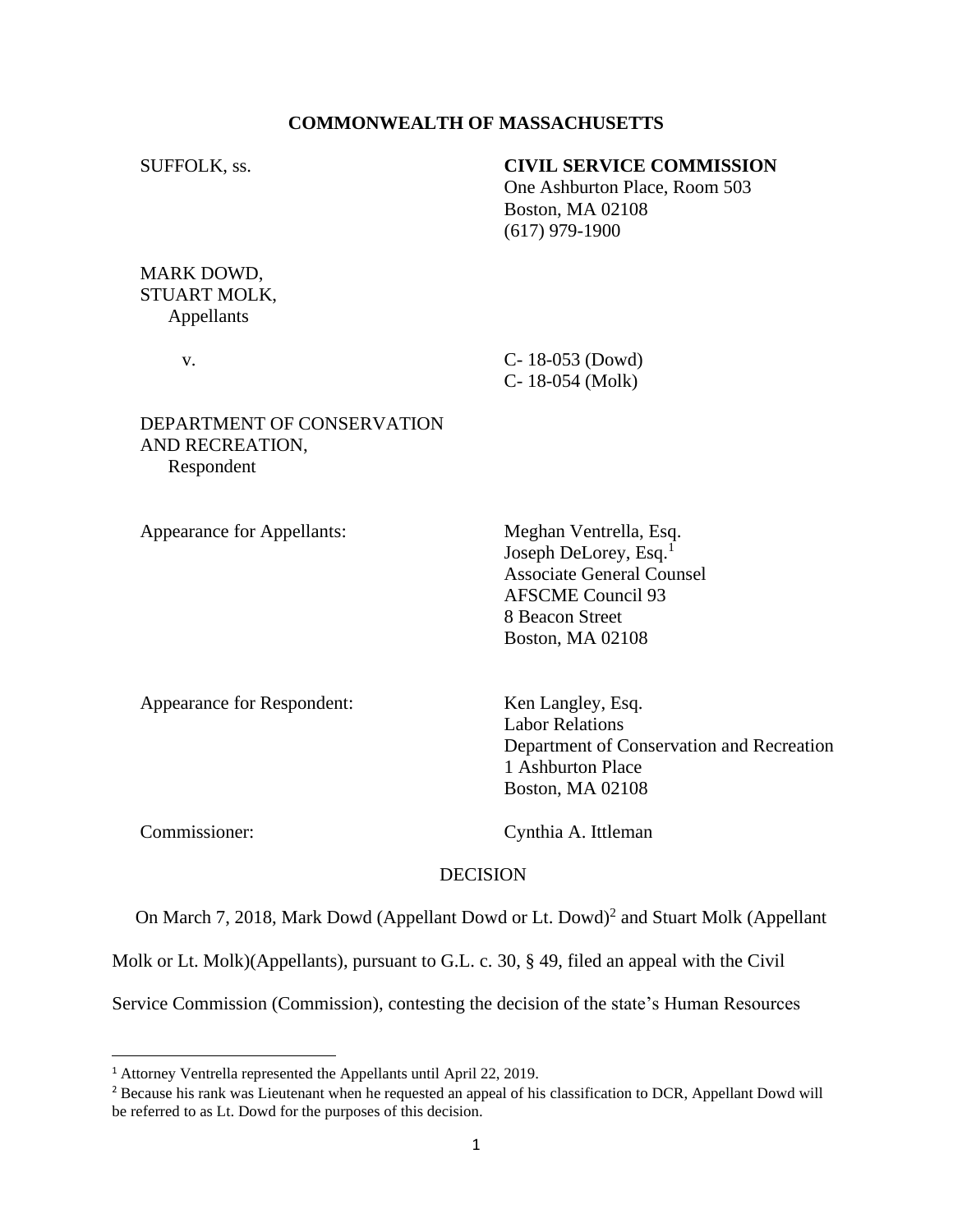Division (HRD) to affirm the decision of the Department of Conservation and Recreation (DCR) to deny their requests to be reclassified from Ranger II to Ranger III. The Commission consolidated the two cases and a prehearing was held on May 15, 2018. After the prehearings but prior to the hearing, both Appellants indicated that a promotional opportunity for the Ranger III position arose, that they applied for the promotion and that Appellant Dowd was promoted while Appellant Molk was not. Nonetheless, Appellant Dowd indicated that he wanted to continue with his reclassification appeal because he requested reclassification in 2015 and he seeks "backpay" for the intervening time period, alleging that he was performing the duties of a Ranger III since 2015. A two-day hearing was held at the Commission on September 18, 2018 and October 3, 2018.<sup>3</sup> The parties in both appeals submitted post-hearing briefs, the Appellants on November 21, 2018 and the Respondent on December 4, 2018. A transcript was made of the hearing.

### **FINDINGS OF FACT**

 Appellant Molk submitted 15 exhibits (Molk Ex. 1-15) and Appellant Dowd submitted 15 exhibits (Dowd Ex. 1-15). The Appellants submitted one post-hearing exhibit which consisted of two affidavits (App. PH 1, Dowd; App. PH 1 Molk). The Respondent did not offer exhibits at the hearing. I ordered the Respondent to produce post-hearing exhibits. (DCR PH 1- 4). These include an affidavit from EOEA Classification Specialist Danielle Daddabbo; an affidavit from EOEA Classification Specialist Kimberlee Costanza; Overtime Procedures for the State House and a memorandum regarding time off dated May 2015; and the DCR State House

<sup>3</sup> The Standard Adjudicatory Rules of Practice and Procedure, 801 CMR §§1.00, *et seq*., apply to adjudications before the Commission with Chapter 31 or any Commission rules taking precedence.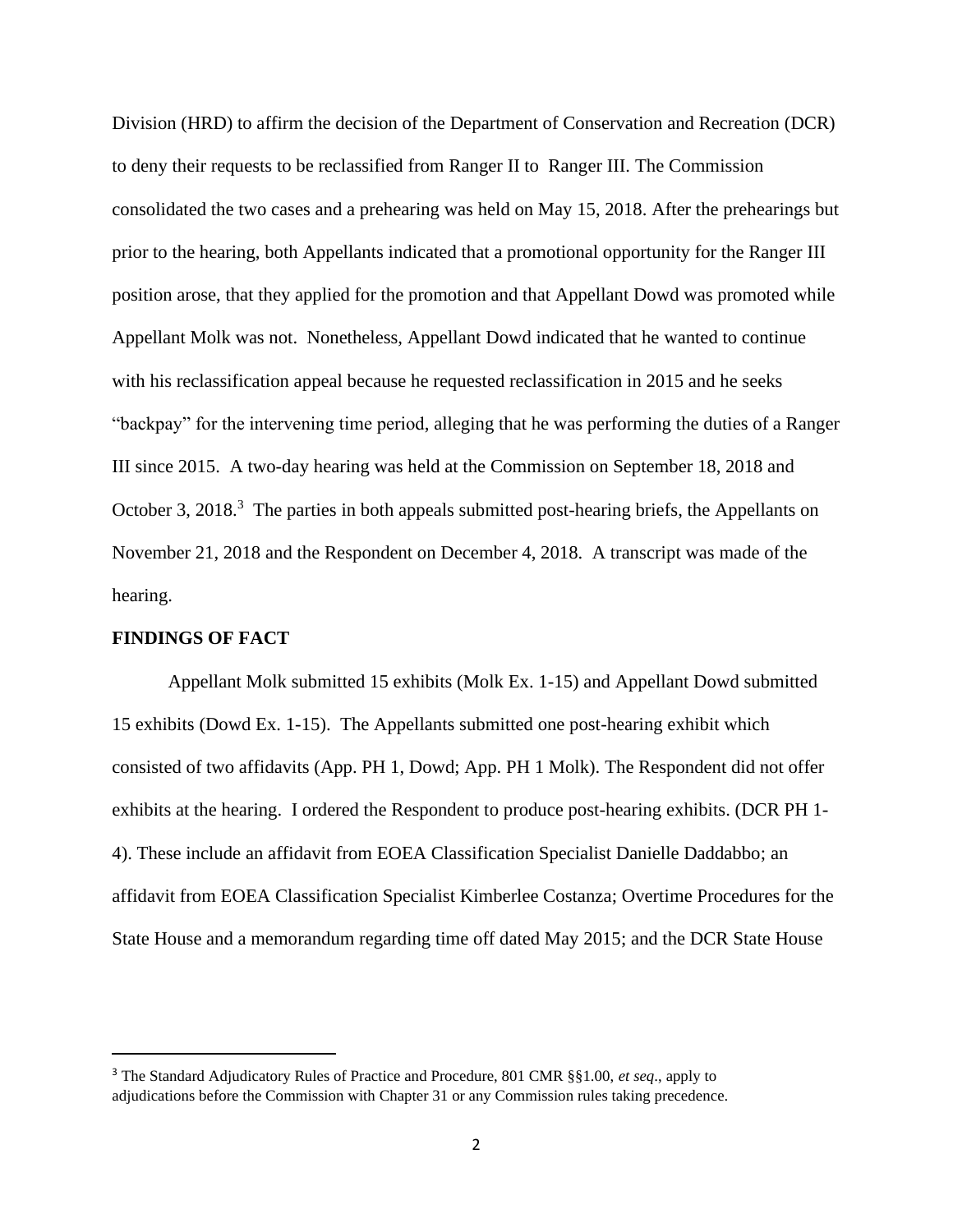Ranger Unit Post Orders, Directives, and Guidelines. Based on these documents, the testimony of:

## *Called by the Appellants*:

- Mark Dowd, Appellant
- Stuart Molk, Appellant

## *Called by Respondent*:

- Danielle Daddabbo, Classification and Compensation Specialist, EOEA<sup>4</sup>
- Michael Nelson, Acting Chief Ranger, DCR
- Adam Parr, Deputy Chief Ranger, DCR<sup>5</sup>

and taking administrative notice of all matters filed in the case and pertinent statutes, case law, regulations, policies and reasonable inferences drawn from the evidence, I make the following findings of facts:

## *Background*

1. Lt. Molk applied for a reclassification from Ranger II (Lieutenant) to Ranger III (Captain) on September 12, 2015. (Molk Testimony; Molk Ex. 4). At the time of his request for reclassification, Lt. Molk had worked for DCR since 1995 as a Ranger I at the State House for six months and as a Ranger II thereafter. (Molk Testimony). Lt. Molk's previous employment includes 12 years as a licensed investigator and 14 years as Loss Prevention Manager. (Molk Ex. 4).

<sup>4</sup> The two Appellants supervised Ms. Daddabbo from 2002 to 2015 prior to her change in position from Ranger I at the State House to Classification and Compensation Specialist at EOEA. Although Ms. Daddabbo's report denied the Appellants' request for reclassification, the better course would have been to refer her former longtime supervisors' reclassification requests to someone else at the EOEA Human Resource office.

<sup>5</sup> DCR Deputy Chief Parr's title has changed to Chief Ranger. (Parr Testimony). In this decision, Parr will be referred to as Deputy Chief, the title he had in 2015.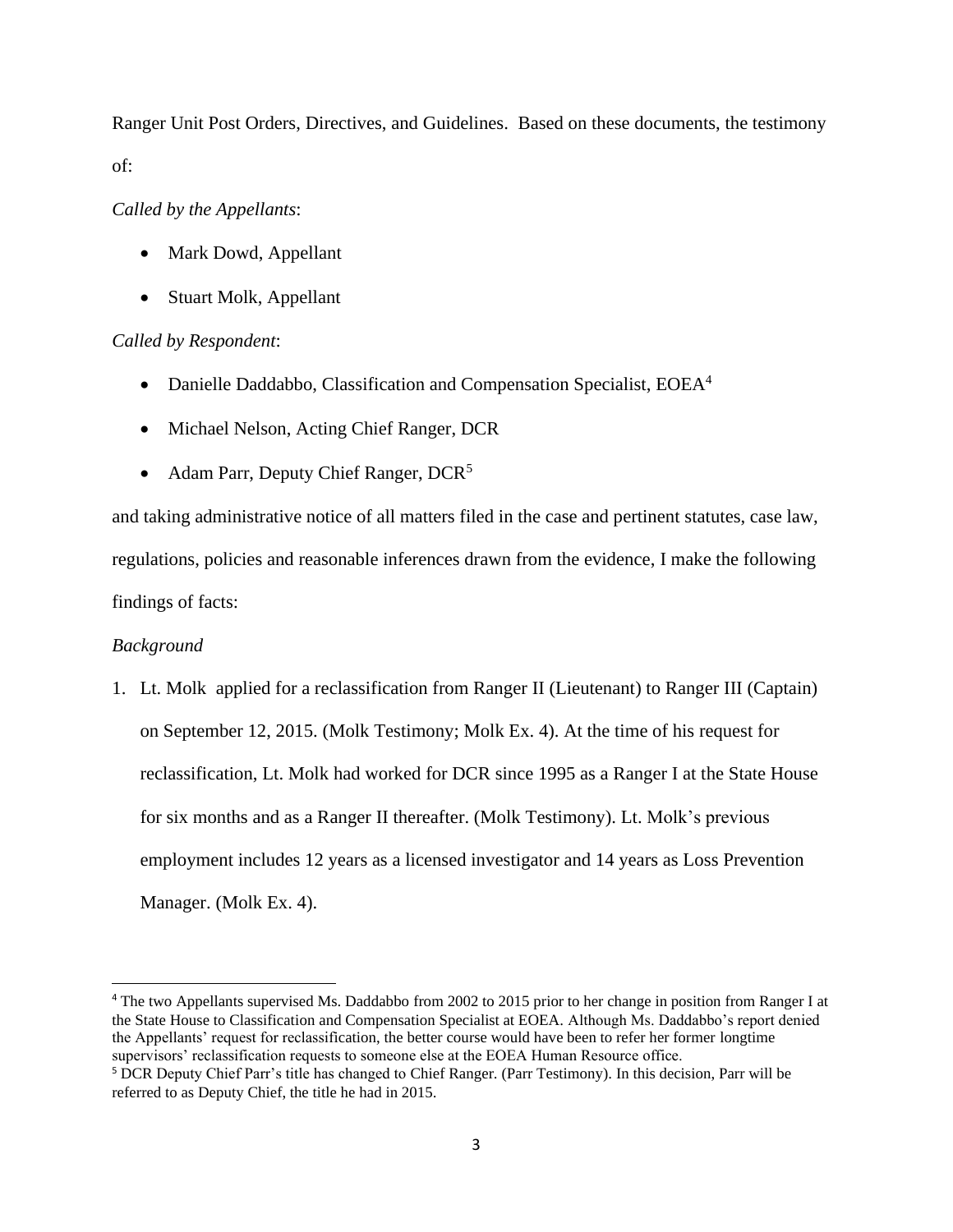- 2. Lt. Dowd applied for reclassification from Ranger II to Ranger III on September 28, 2015. (Dowd Testimony; Dowd Resp. PH Ex. 1). At the time of his request for reclassification, Lt. Dowd had been a DCR employee for ten years as a DCR Ranger II at the State House. (Dowd Testimony; Dowd Ex. 4). Prior to working at the State House, he was assigned to the DCR Marine Unit as a Ranger I and Acting Ranger II. (Dowd Ex. 5).
- 3. The Ranger Classification Specification Series (Spec) is comprised of three (3) levels, Ranger I, Ranger II, and Ranger III. (Molk Ex. 1; Dowd Ex. 1). Rangers "patrol parks, reservations, historic sites, watershed conservation areas, and/or recreation areas in order to promote compliance with rules and regulations; protect natural and cultural resources; enhance visitor experiences through visibility, interpretive programming and visitor information; and perform related work as required." (Molk Ex. 1; Dowd Ex. 1).
- 4. The Rangers assigned to the State House are responsible for the safety and security of people in and around the State House. (Molk Testimony, Dowd Testimony).
- 5. Depending upon staffing needs, approximately 14-17 Ranger Is and two lieutenants (Ranger IIs) are assigned to the State House during the day shift. (Molk Testimony, Dowd Testimony). Including the two Appellants, a total of 4 Ranger IIs were assigned to the State House and reported directly to the Captain (Captain A) who was a Ranger III. (Dowd Testimony).
- 6. Captain A reports directly to the DCR Deputy Chief Ranger. Deputy Chief Ranger Adam Parr is responsible for establishing work schedules and approving overtime and reports to the DCR Acting Chief Ranger Michael Nelson. (Parr Testimony).
- 7. DCR Policies and Directives (Directives) for Rangers assigned to the State House govern Ranger conduct and employee protocols. Issuing Directives to the staff is the responsibility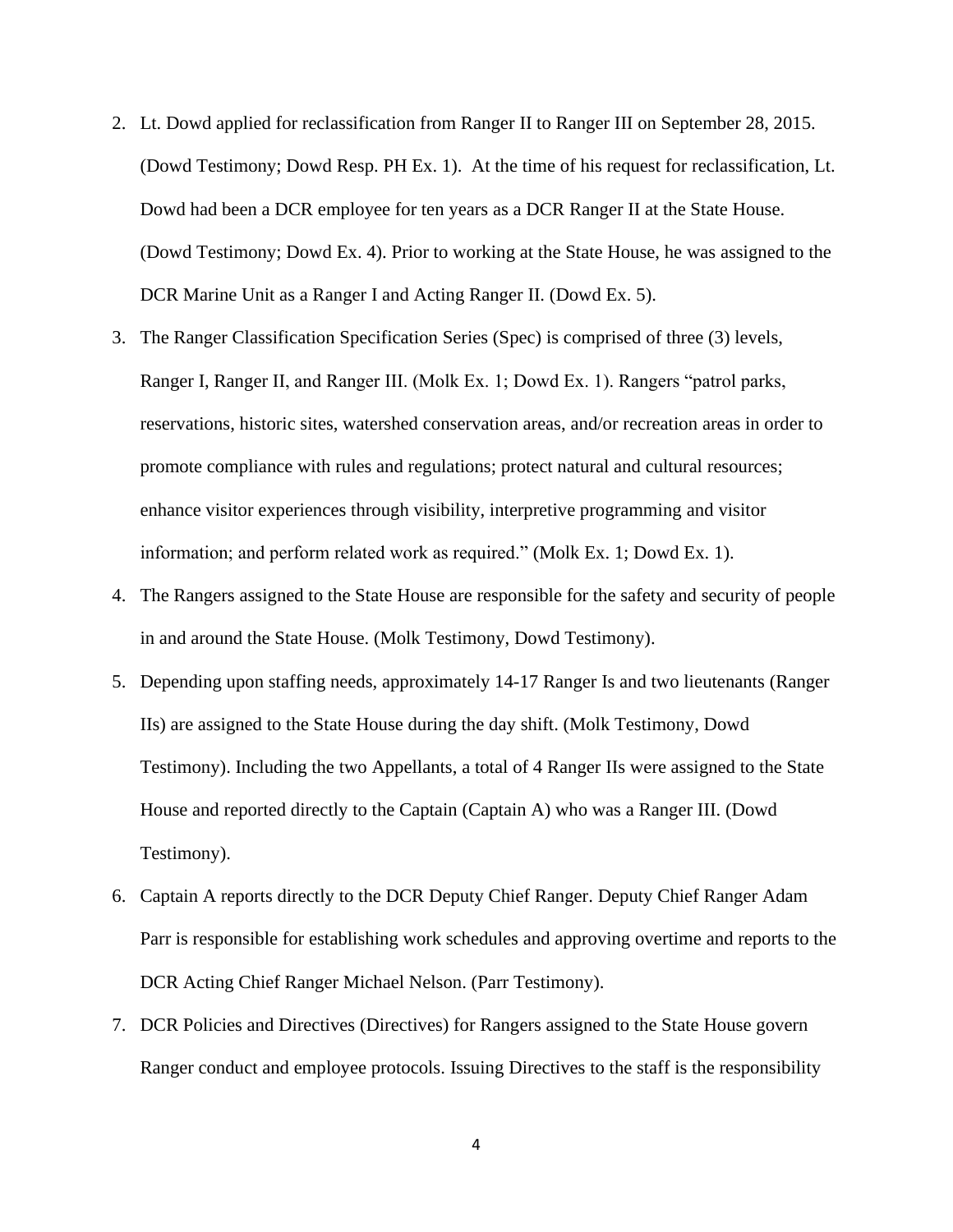of the Deputy Director. (Parr Testimony; Resp. PH Ex. 4). For instance, a 2015 DCR policy states that overtime is to be scheduled according to a specific protocol involving a rotating list of Rangers and seniority to ensure fairness. (Resp. PH Ex. 3). Overtime should only be authorized by a manager. (Parr Testimony).

- 8. As co-workers, the Appellants often share supervisory duties that include personnel assignments. For instance, the Appellants created daily assignments for the Ranger Is at the State House, filling shifts when a Ranger was out sick and organized Rangers to ensure all areas were covered. They ensured that all shift assignments were covered with the appropriate number of staff when there was a large event at the State House. (Molk Testimony; Dowd Testimony; Dowd Ex. 1; Molk Ex. 1). However, actual work schedules are made by Dep. Chief Parr. Overtime authorizations are approved by a manager, not Ranger IIs and IIIs. (Testimony of Parr; Molk/Dowd Exs. 14 and 15).
- 9. The Appellants trained Rangers newly assigned to the State House by explaining the duties of the position and explaining procedures and policy as needed. (Molk Testimony; Dowd Testimony).
- 10. The Appellants coordinated and attended meetings with State House personnel regarding events at the State House. Such events included diplomatic visits, large protests, and professional events. The Appellants became the point personnel for the Boston Police during an event and had daily contact with outside agencies such as the Boston Police and the Governor's Office. They would decide between them who would attend meetings with the Bureau of State House (BSH) and other entities, splitting the responsibility "50/50". (Molk Testimony; Dowd Testimony; Molk Ex. 4; Dowd Ex. 4). When there was an emergency, both Appellants were in charge. (Molk Testimony).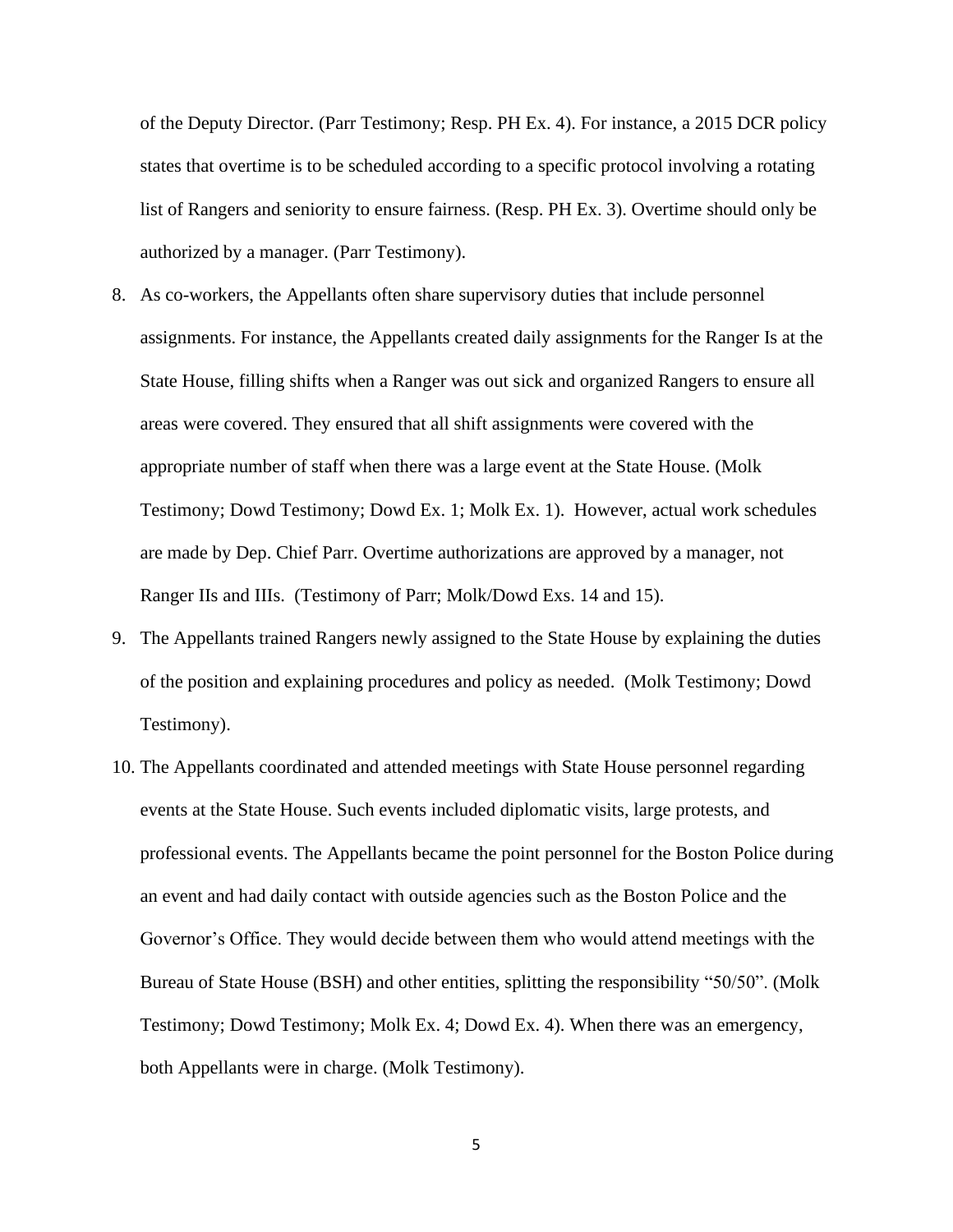- 11. When on duty before a snowstorm, the Appellants would be responsible for organizing the Rangers to post no-parking signs in consultation with the "Snow Desk." However, this only occurred a few times each year. (Molk Testimony).
- 12. Lt. Dowd, in conjunction with Lt. Molk, drafted a document for Boston EMS during times of medical emergency so that EMS would utilize a particular door and elevators that accommodated stretchers in order to access the whole building. After they wrote the document, it became policy that was later issued by DCR. Further, Lt. Dowd ensured that the Rangers at the State House had functioning equipment, including 3 X-Ray machines and 3 Magnetometers to screen visitors at the State House. (Dowd Testimony; Dowd Ex. 1). The Appellants also gave input about making revisions to policy. Their recommendations "went up to the Deputy Chief." (Molk Testimony).
- 13. When a new hire had a question involving human resource matters, the Appellants would try to answer the question, and if they could not, they would provide a phone number or the name of a person who could answer the question. (Molk Testimony; Dowd Testimony).
- 14. In discipline matters, the Appellants would correct a Ranger's behavior if it violated policy or procedure. (Molk Testimony; Dowd Testimony). The Ranger III position (Captain A) was responsible for issuing a verbal warning and a written warning would be issued by the Deputy Chief. (Parr Testimony). Lt. Dowd was not authorized to discipline a Ranger. (Testimony of Dowd)
- 15. The Appellants' duties did not involve creating the budget. The Appellants would, however, requisition office items or equipment such as radios from DCR Headquarters. (Molk Testimony; Parr Testimony).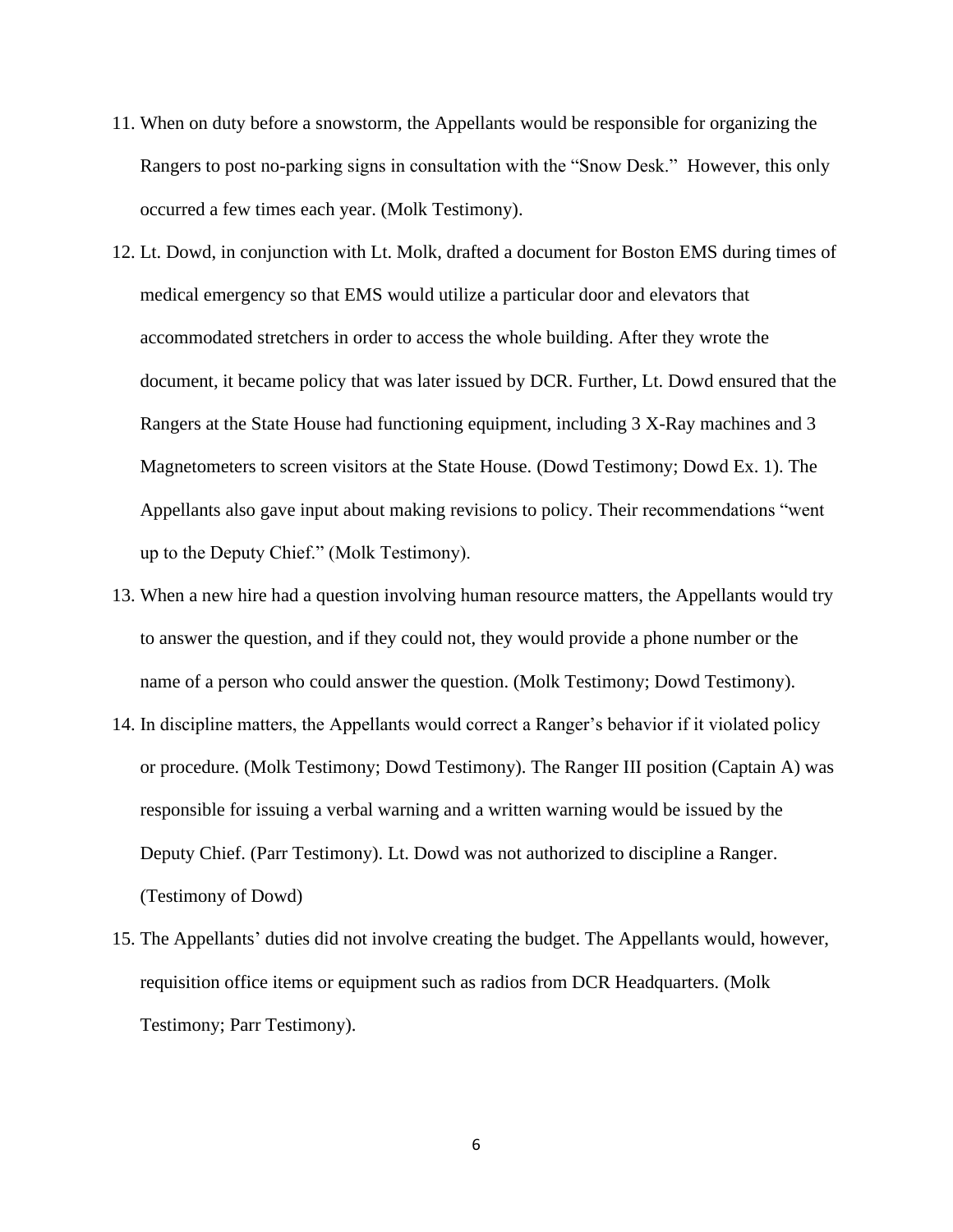- 16. Ranger Is at the State House issue parking tickets, after which the Appellants and other lieutenants collect the citations, review them, and give them to the Parking Clerk. (Molk Testimony).
- 17. In June 2017, after filing his reclassification appeal with the Commission, Lt. Dowd was named the Acting Captain (Ranger III) at the State House effective August 2017. He was working at the State House in that classification at the time of the hearing at the Commission. (Dowd Testimony).
- 18. As a Ranger III, Appellant Dowd is involved "to a greater extent" in the discipline process than he was as a Ranger II. (Dowd Testimony). Additionally, as Captain, Appellant Dowd addresses State House Rangers' requests for vacation, which he did not do as a Ranger II. (Dowd Testimony).
- 19. The Captain (Ranger III) at the State House has oversight of the Ranger Is and Ranger IIs for twenty-four hours (all three shifts). When Appellant Dowd was promoted to Captain prior to the Commission hearing, he approved personnel changes and went to the State House once in the middle of the night after a report of an ill Ranger and an alarm. (Dowd Testimony).

*Appellants' Requesst for Reclassification* 

- 20. The process of an audit for reclassification requires the applicant to complete an Appeal Audit Interview Guide (Interview Guide), for the applicant to be interviewed by EOEA Human Resources personnel, and for EOEA's review of the pertinent classification specification and the applicant's current job duties. (Daddabbo Testimony; Resp. PH Ex. 1).
- 21. The Appellants each completed an Interview Guides and submitted supporting documentation and the document that Lt. Dowd, in consultation with Lt. Molk, created that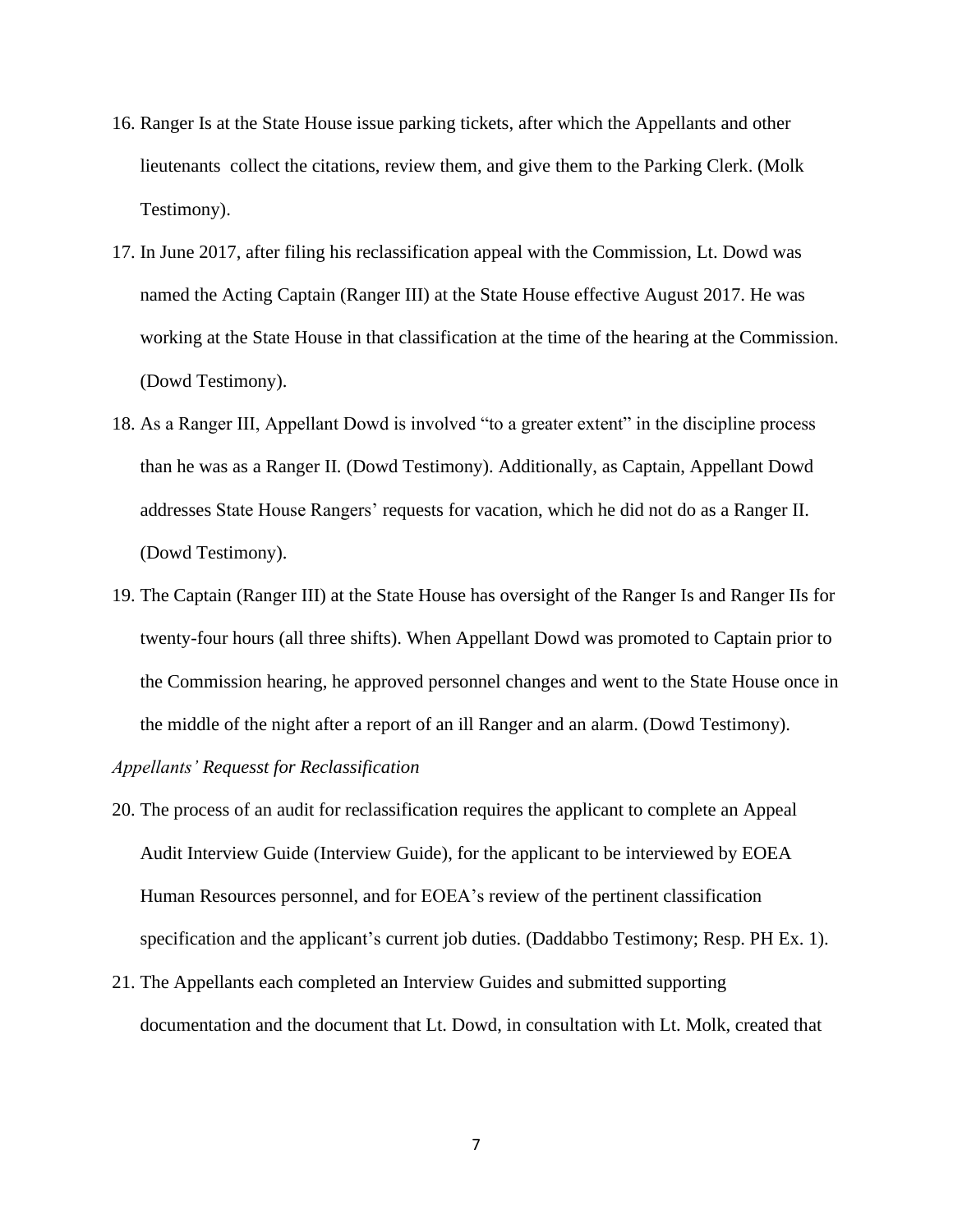was later added to the DCR Directives. (Molk Testimony; Dowd Testimony; Molk Ex. 4; Dowd Ex. 4).

- 22. In his Interview Guide, Lt. Molk asserted that many other Ranger IIs who were not at the State House had less responsibility than he had and fewer duties but nonetheless had been moved to Ranger III positions. He wrote that his "current day-to-day job duties exceed the responsibilities listed in the job description and that there should be a specific job description for Rangers at the State House. (Molk Ex. 4).
- 23. Lt. Molk listed in his Interview Guide the primary purpose of his position is, "to directly supervise a staff of 14-17 Rangers who cover the day shift in the State House." He listed his interactions within DCR and with other entities, such as the ones listed in Lt. Dowd's Interview Guide, as "daily" or "as requested/required." (Molk Testimony; Molk Ex. 4).
- 24. Under the heading "Job Changes" in the Interview Guide, Lt. Molk wrote,

The State House program was started in December 1995, twenty years ago. I was fortunate enough to be one of the 16 rangers who started in this program… With the events surrounding 9/11 in 2001, our responsibilities changed drastically. State House rangers now utilize sophisticated equipment (x-ray machines, metal detectors) in an effort to provide and promote a safe environment… We also respond to all medical emergencies which were initially handled by a licensed doctor/nurse… Over the years we have been trained to deal with the threat of "terrorist" and "active shooter" situations to the point of bullet proof vests being issued as part of our standard uniform/equipment. (Molk Ex. 4)

25. Lt. Dowd's Interview Guide stated that the "Ranger II's job at the State House had changed over the years and the Ranger Series grade system had not changed to compensate for the extra duties." (Dowd Ex. 4). $6$  Lt. Dowd also wrote that he was doing the work of Captain A, who is a Ranger III at the State House and supervised all the DCR Rangers working in the

<sup>&</sup>lt;sup>6</sup> Lt. Molk and Lt. Dowd reviewed each other's Interview Guide. (Testimony of Molk)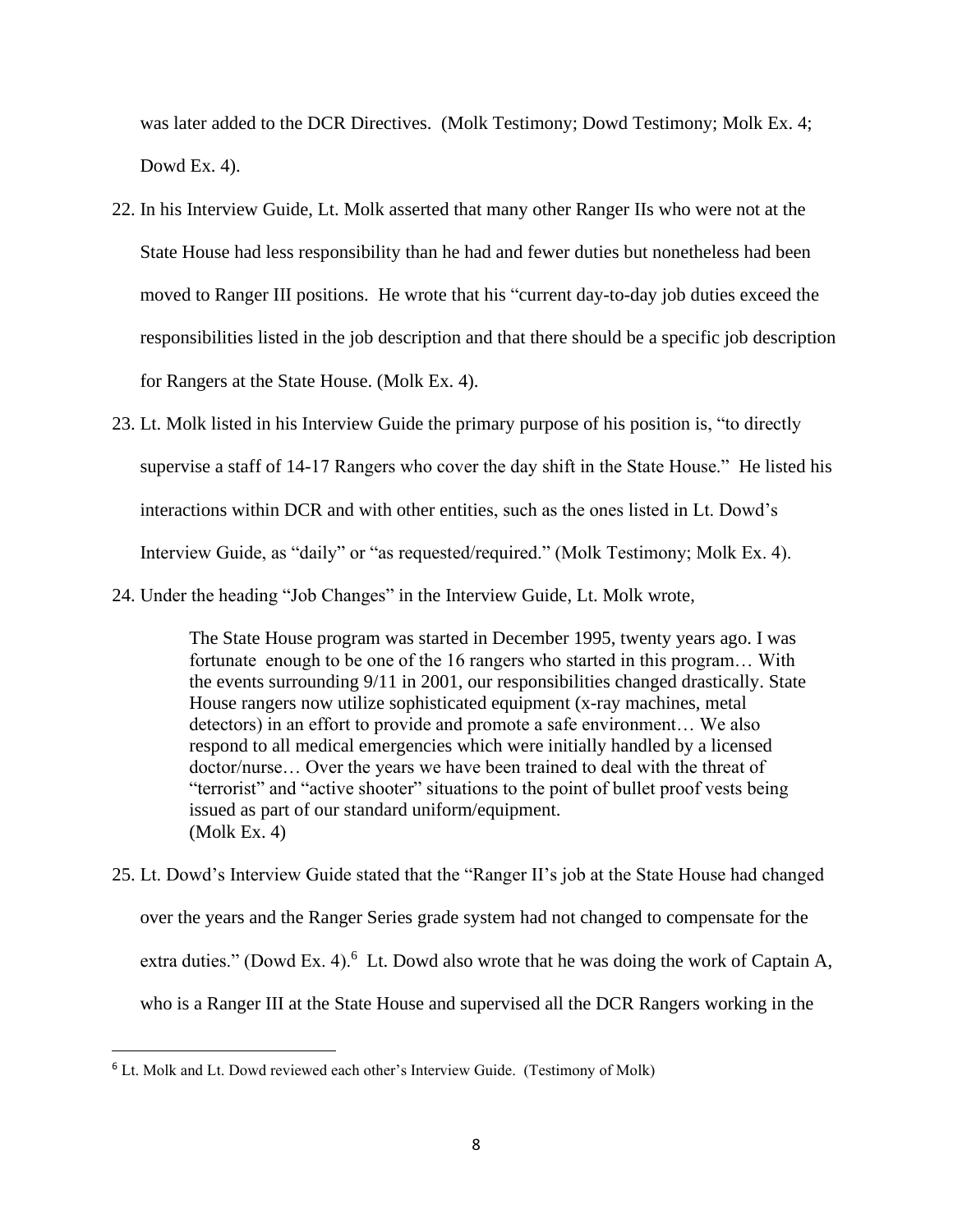State House. (Id.) However, Lt. Dowd copied Captain A on certain documents, like reports and email messages. Lt. Dowd believed that Captain A, who was in charge 24 hours a day, was not a good supervisor, he would not let Lt. Dowd do what he (Lt. Dowd) wanted to do and he (Captain A) could not make decisions and always deferred to his (Captain A's) boss. Lt. Dowd complained to one of his superiors a couple of times a year that Captain A was not getting his work done. (Dowd Testimony).<sup>7</sup> Lt. Molk concurred with Lt. Dowd that Captain A was not a good supervisor, asserting that one of the State House Lt. Rangers would attend meetings for scheduled events and Captain A would rarely attend such meetings, that Captain A would forward emails to the Lieutenants, and he complained to a superior about Captain

A. Lt. Molk had little to do with disciplinary and budgetary matters. (Testimony of Molk)

- 26. On his Interview Guide, Lt. Dowd wrote that the primary purpose of the Ranger III position as overseeing the daily operations of the Rangers at the State House who provide round-theclock security for the building, the people in the building, and visitors to the building. (Dowd Ex. 4).
- 27. Neither Appellant listed the percentages of time duties were performed but wrote how often he performed those duties using descriptors such as "daily" or "as needed". (Molk Testimony, Molk Ex. 4; Dowd Testimony; Dowd Ex. 4).
- 28. In their Interview Guides, the Appellants wrote that they had near-daily interactions with internal staff such as DCR Deputy Chief Parr and with other entities, including the Massachusetts State Police Protective Services, the Boston Police, the Bureau of State House (BSH), members of the House of Representatives and Senate and the public. (Dowd Testimony; Dowd Ex. 4; Molk Testimony, Molk Ex. 4). They, or a couple of other Ranger

<sup>7</sup> Captain A left his job in June 2018. (Testimony of Dowd)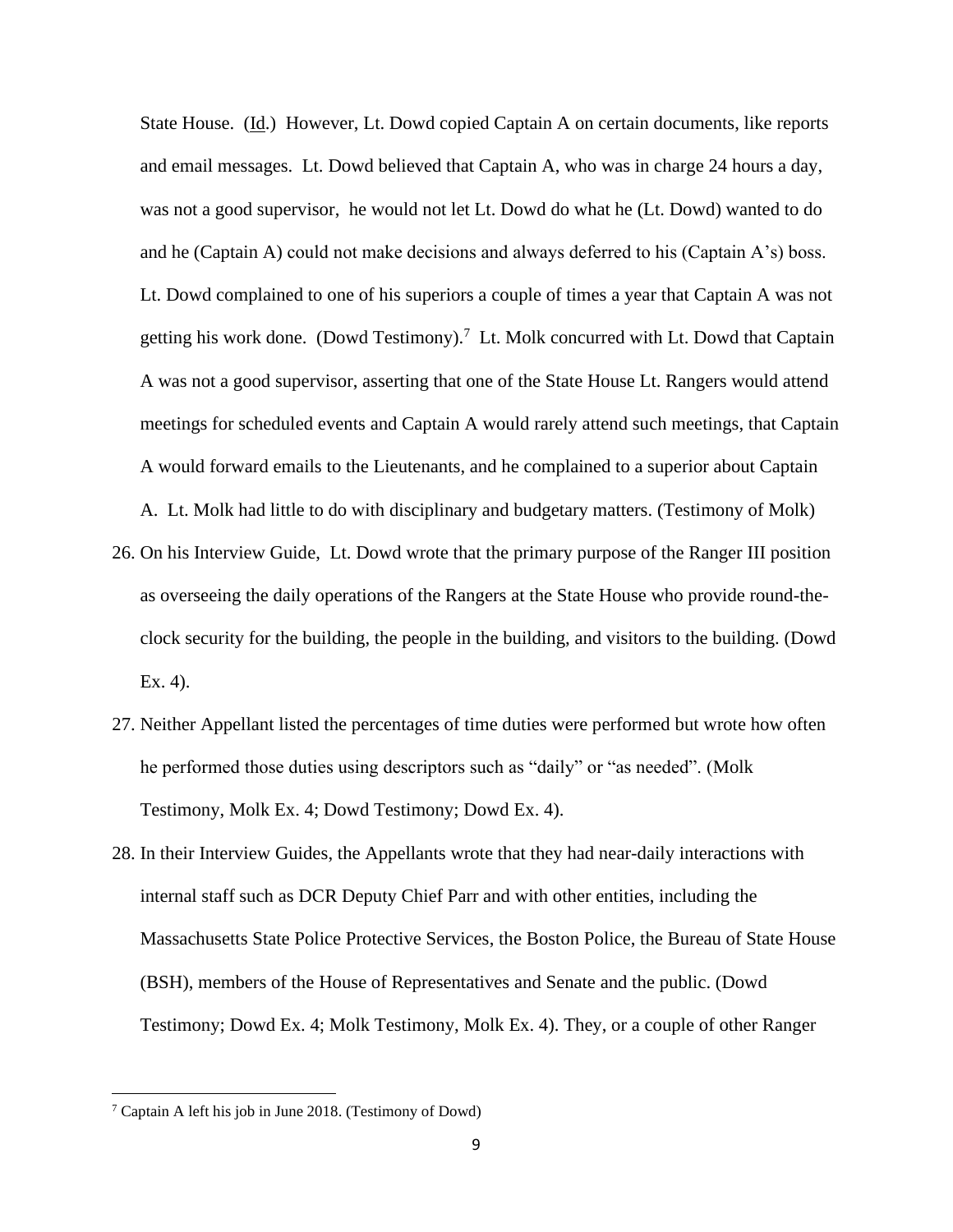IIs, would sometimes be the point person for the Rangers at the State House when there was an emergency or a specific request. (Molk Testimony; Dowd Testimony).

- 29. Under the section of the Interview Guide that asked, "What problems/issues would be referred to someone else?", Lt. Dowd and Lt. Molk wrote, in essence, that they would refer a serious breach of DCR policy or BSH policy to Captain A or DCR Deputy Chief Ranger Parr. (Dowd Ex. 4; Molk Ex. 4).
- 30. In his Interview Guide, Lt. Dowd wrote that he was not involved in the employee grievance process. (Dowd Ex. 4) Lt. Molk's Interview Guide indicated that he was not involved in the employee grievance process (as a supervisor) and only one occasion would he approve leave time requested by Ranger Is. (Molk Ex. 4).
- 31. As part of EOEA's review of the Appellants' request for reclassification, the Appellants' supervisors submitted their written opinions of the Appellants' requests for reclassification. In their letters, then-Chief Park Ranger Snow and Deputy Chief Ranger Parr did not support either reclassification request. Noting that the duties of a Ranger II at the State House had changed, then-Chief Park Ranger Snow and Deputy Chief Ranger Parr recommended that the human resource office conduct a review of the Ranger classification specification. (Parr Testimony, Daddabbo Testimony, Dowd Ex. 6, 7). At least some of the reasons that the Appellants were not Ranger IIIs were that they did not issue discipline, approve/disapprove Rangers' overtime requests, and did not participate in the hiring process. Additionally, this reclassification would disrupt the chain of command at the State House because both the Appellants and their supervisor would be Ranger IIIs. (Parr Testimony; Daddabbo Testimony, Dowd Exs.  $6, 7$ ).  $8$

<sup>8</sup> Rangers I, II and III are members of the same union. (Testimony of Dowd)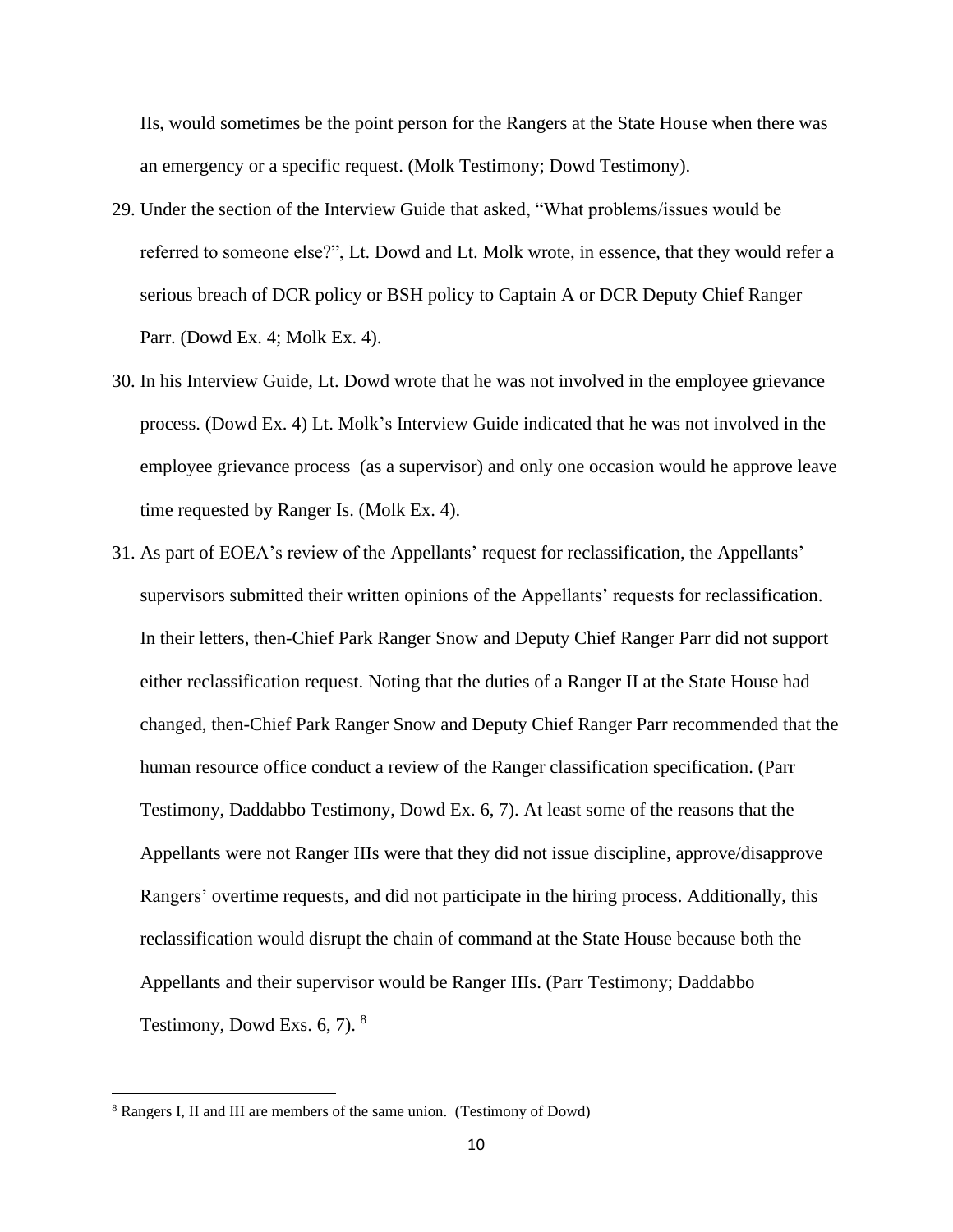- 32. Ms. Daddabbo, a Classification Specialist at the EOEA human resource office, interviewed Lt. Dowd and Lt. Molk in response to their reclassification request. With Ms. Daddabbo at both interviews was another EOEA Classification Specialist, Kimberlee Costanza. (Daddabbo Testimony; Resp. PH 2).
- 33. After the interviews, Ms. Daddabbo reviewed the Appellants' requests for reclassification with Kimberlee Costanza and administrative leaders at EOEA and DCR and wrote an audit report for each Appellant. The report concluded that the Appellants were properly classified as Ranger IIs. (Daddabbo Testimony; Dowd Ex. 8; Molk Ex. 8; Resp. PH 1).
- 34. EOEA denied the Appellants' requests for classification on July 13, 2017. (Daddabbo Testimony, Resp. PH Ex. 1).
- 35. Lt. Molk appealed EOEA's to HRD on August 3, 2017 and Lt. Dowd appealed EOEA's decision on August 8, 2017. On February 26, 2018, HRD denied both Appellants' requests. (Molk Ex. 10; Dowd Ex. 10).

#### *Ranger Classification Specification*

- 36. The Summary of the Ranger Series Classification Specifications (Specifications) encompasses all Ranger duties for all parks, historic sites, and other Massachusetts lands where Rangers are assigned. (Molk Ex. 1; Dowd, Ex. 1).
- 37. The Specification, last modified in 1995, does not fully portray some of the duties of Rangers assigned to the State House and refer to duties for Rangers in the field.<sup>9</sup> (Molk Testimony; Dowd Testimony; Daddabbo Testimony; Molk Exs. 1, 6, 7; Dowd, Exs. 1, 6, 7; (Resp. PH Ex. 2).

<sup>9</sup> For instance, the Ranger Classification Specification states that a Ranger "assists as needed in the prevention, suppression and control of forest fires, a responsibility a Ranger at the State House in Boston would not likely encounter, although they would be required to perform such duties when they are in the field.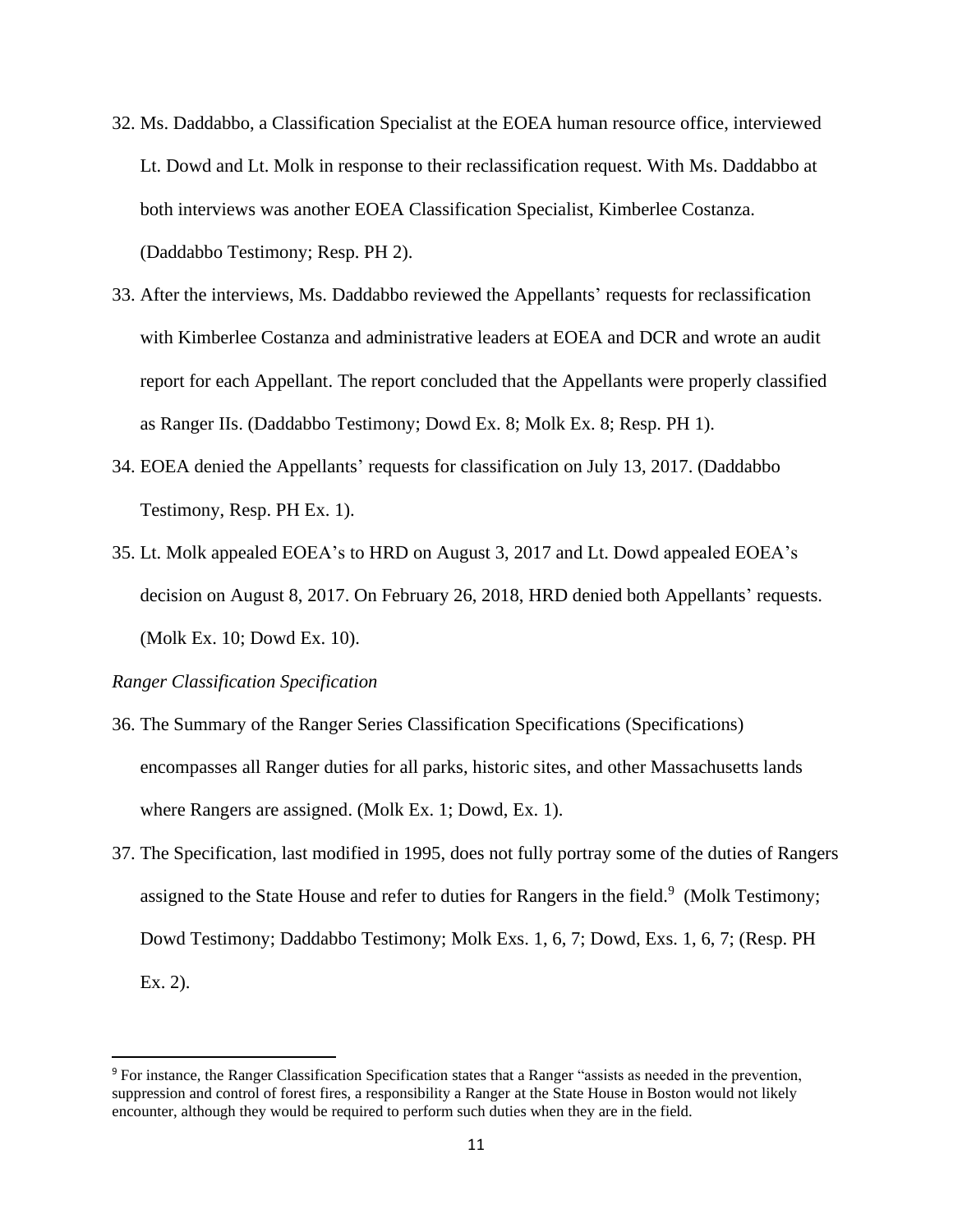38. Duties of Ranger IIs that are relevant to this appeal include:

- "Supervise daily ranger services through scheduling and assignment of staff and activities, and ensure compliance with department policies; conduct evaluations/appraisals of employees and evaluate the readiness of equipment.
- Provide on the job training and orientation for assigned rangers.
- Oversee assigned inter-divisional and inter-agency projects by planning meetings and meeting agenda and coordinating the activities of project teams."

Additionally, Ranger IIs may also "procure equipment and supplies via approved budgetary

procedures." (Molk Ex. 1; Dowd Ex. 1).

39. According to the Specifications, Ranger IIIs perform all of the duties of Ranger IIs but also

perform the following duties that distinguish Ranger IIIs from Ranger IIs ("distinguishing

characteristics"):

Duty 1. Oversee and coordinate activities of subordinates at designated recreational areas by conducting meetings, reviewing and preparing reports, issuing procedural directives and controlling and distributing equipment needed in order to ensure efficiency of operations and maintain rules and regulations and enforcement policy continuity across assigned areas.

Duty 2. Conduct formal training programs related to rules and regulations enforcement, search and rescue, informational and educational subjects pertaining to recreation, and other matters.

Duty 3. Review reports, correspondence, expense accounts, etc. for accuracy, completeness and content.

Duty 4. Act as ranger incident commander, when applicable during searches.

Duty 5. Prepare budget request and administer program budget.

Duty 6. Recommend revisions to division/department policies and procedures.

Duty 7. Review narratives and statistical reports.

Duty 8. Draft or recommend cooperative agreements with other agencies, organizations, special interest groups, Friends (sic) groups, state and other police agencies and departments, and the media; develop and coordinate inter-agency and inter-divisional projects.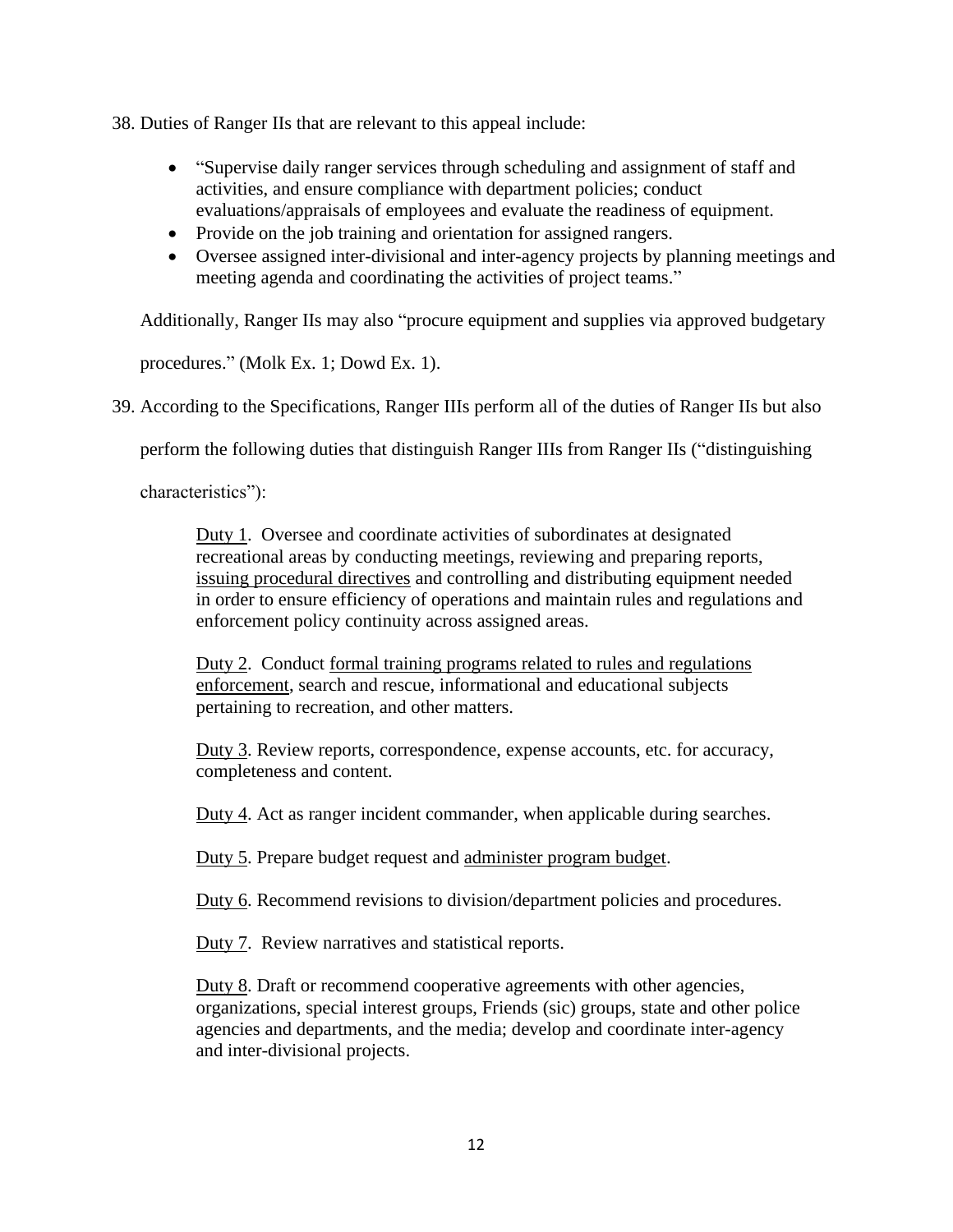Duty 9. Coordinate and monitor program activities in order to ensure effect operations and compliance with established standards…

Duty 10. Develop visitor surveys, analyze data and prepares reports related to statistical studies; perform continuing visitor services analysis and research.

Duty 11. Coordinate ranger activities, initiatives, activities [sic] and schedules with site supervisors and staff; work closely with department supervisors and administrators on park management issues and planning efforts.

Duty 12. Administer citation records and reports; oversee department files in accordance with official laws and procedures (emphasis added). (Molk Ex. 1; Dowd Ex. 1)(emphasis added).

Ranger IIIs may also, based on their assignment, "represent the agency/division at meetings

and conferences to provide information concerning agency objectives." (Molk Ex. 1; Dowd

Ex. 1).

- 40. According to the Specification, Ranger IIs exercise direct supervision over, assign work to, and review the performance of 1-5 rangers and have indirect supervision over 5-10 seasonal staff. Ranger IIIs exercise direct supervision over, assign work to, and review the performance of 1-5 rangers and have indirect supervision over 6 or more rangers and 6 or more seasonal staff. (Molk Ex. 1; Dowd Ex. 1).
- 41. The job duties listed job description of a Ranger III and those listed in the job description of a Ranger II partially overlap except that the Ranger III job description includes the 12 distinguishing duties from the Specification (listed above). (Molk Exs. 2 and 3; Dowd Exs. 2 and 3).
- 42. The Appellants do not have Ranger II job descriptions with their names on them. (Molk Testimony, Dowd Testimony) and no EPRS had been conducted for the Appellants for years. (Molk Testimony; Dowd Testimony). Lt. Dowd did not discuss the lack of EPRS reports with Captain A. (Testimony of Dowd)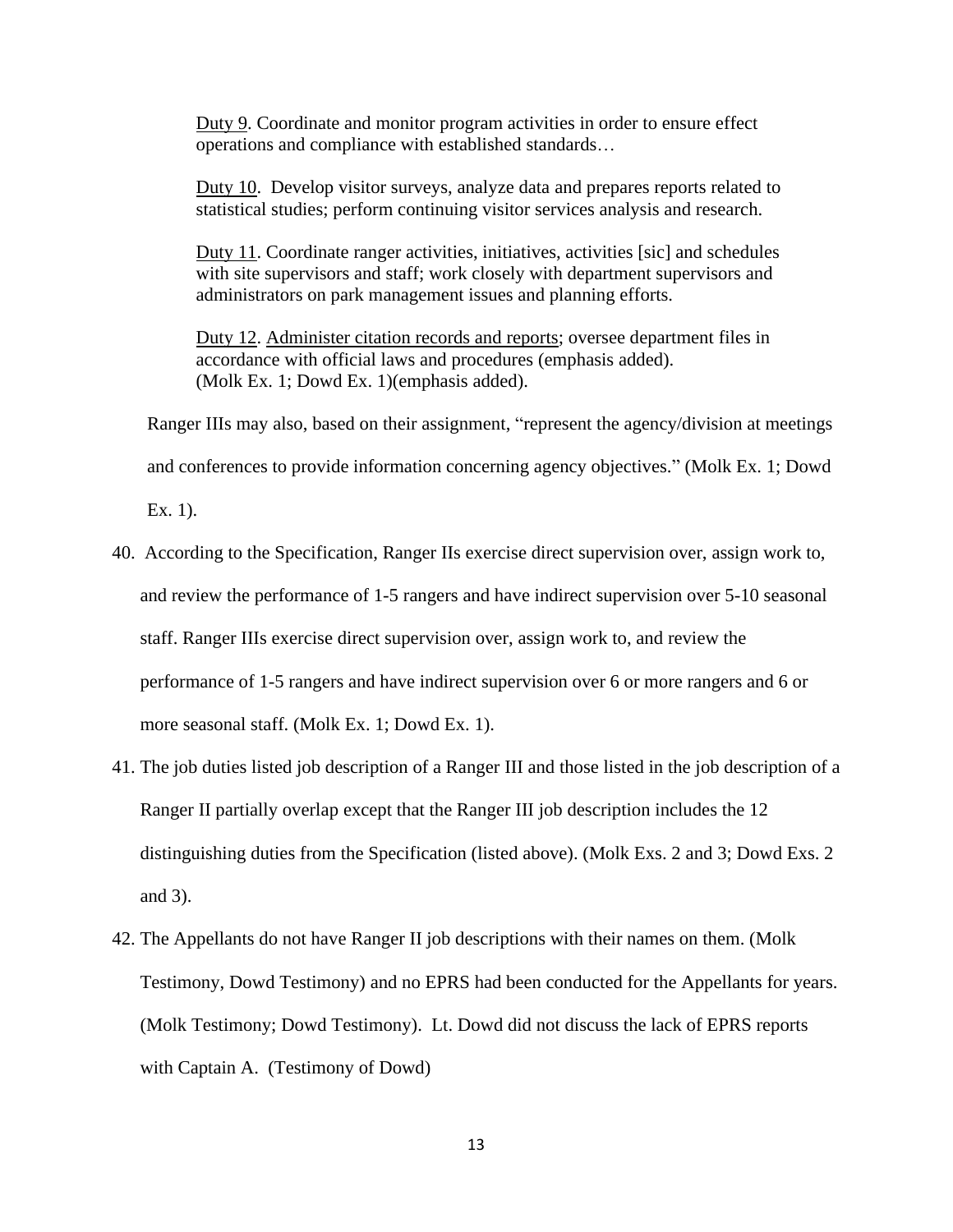## 43. The Appellants filed the instant appeals with the Commission. (Administrative Notice)

#### *Applicable Law*

#### G.L. c. 30, § 49 provides:

"Any manager or employee of the commonwealth objecting to any provision of the classification affecting his office or position may appeal in writing to the personnel administrator. . . Any manager or employee or group of employees further aggrieved after appeal to the personnel administrator may appeal to the civil service commission. Said commission shall hear all appeals as if said appeals were originally entered before it. If said commission finds that the office or position of the person appealing warrants a different position reallocation . . . it shall be effective as of the date of appeal . . ."

"The determining factor of a reclassification is the distribution of time that an individual spends performing the function of a job classification." Roscoe v. Department of Environmental Protection, 15 MCSR 47 (2002). In order to justify a reclassification, an employee must establish that she is performing distinguishing duties encompassed within the higher-level position the majority (i.e., at least 50% or more) of the time. *See, e.g.,* Pellegrino v. Department of State Police, 18 MCSR 261 (2005) (at least 51%); Morawski v. Department of Revenue, 14 MCSR 188 (2001) (more than 50%); Madison v. Department of Public Health, 12 MCSR 49 (1999) (at least 50%); Kennedy v. Holyoke Community College, 11 MCSR 302 (1998) (at least 50%). What must be shown is that the Appellants perform the "distinguishing duties" of the Ranger III position at least 50% of the time and, in making this calculation, duties which fall within both the higher and lower title do not count as "distinguishing duties." *See* Lannigan v. Department of Developmental Services, 30 MCSR 494 (2017).

### *Analysis*

The Appellants have failed to establish by a preponderance of the evidence that as Ranger IIs they performed the functions of a Ranger III more than 50% of the time. Rather, they showed that they performed only some of the distinguishing duties of a Ranger III at the State House and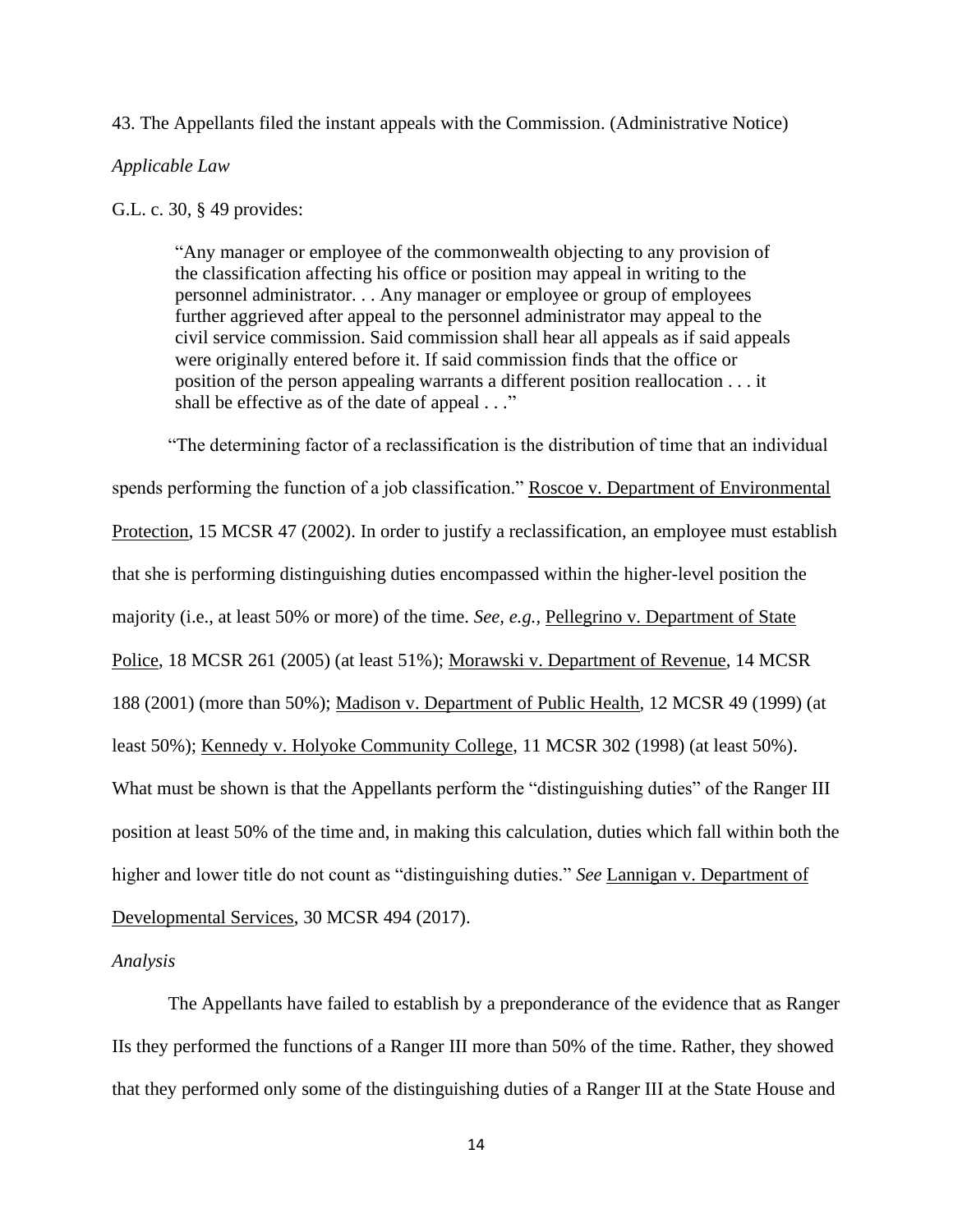did not establish that they performed even those duties more than half the time. The distinguishing duties of a Ranger III that the Appellants did perform were reviewing parking citations for accuracy, acting as the ranger incident commander, being involved in responding to medical emergencies at the State House and were in contact with outside agencies, such as the Boston Police, to foster collaboration on management issues and planning events. In addition, Appellant Dowd, in consultation from Appellant Molk, drafted one document regarding emergency personnel in order to organize a safe and reliable route for EMS personnel to reach all floors of the State House through one entrance and by using an appropriate set of elevators, which the Appellants' superiors subsequently converted to a policy. This activity falls under the Ranger III responsibility to draft or recommend revisions to existing policies. Additionally, the Appellants coordinated efforts to manage State House issues and planning efforts with the SHB. They both interacted with a variety of State entities and assisted with planning the daily activities for events at the State House.<sup>10</sup> The Appellants coordinated with outside entities to ensure parking at the State House during snow emergencies was properly handled, although it only occurred a few times each winter.

The preponderance of evidence does not show, however, that the Appellants performed these distinguishing duties more than 50% of the time. Neither Appellant indicated the percentage of time he spent on the duties he listed, and that information did not emerge from Ms. Daddabbo's report following her interviews of the Appellants. Neither Appellant stated which Ranger III duties were performed consistently, to the extent that they were primarily functioning as Captains rather than Lieutenants as they alleged.

<sup>&</sup>lt;sup>10</sup> There is not enough information in the record to determine whether the Appellants performed Ranger III distinguishing duties 7, "Review narratives and statistical reports," and 10, "Develop visitor surveys, analyze data and prepares reports related to statistical studies; perform continuing visitor services analysis and research", nor was there enough information in the record to determine if Ranger IIIs assigned to the State House perform such duties.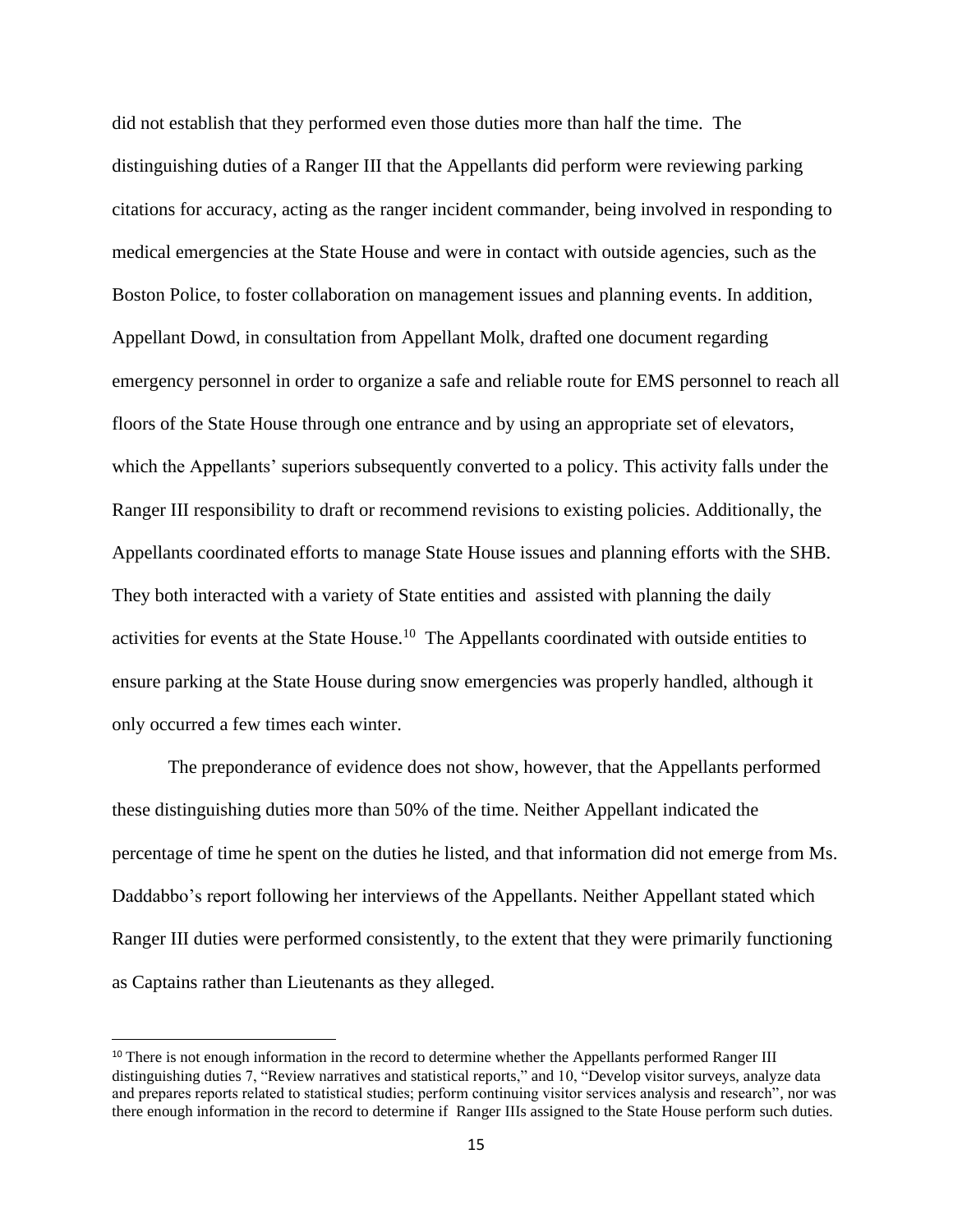Further, the Appellants did not perform a number of the distinguishing duties of a Ranger III at all. The first duty in the Specification that distinguishes a Ranger II from a Ranger III specifies that Ranger IIIs "oversee personnel and activities by conducting meetings, reviewing and preparing reports, issuing procedural directives, and controlling and distributing necessary equipment." It is true that the Appellants regularly gathered the Rangers they oversaw for meetings and also controlled and distributed equipment such as radios. The Appellants created a schedule for Ranger I daily assignments but did not create the entire work schedule for all Rangers, approve vacation requests, or issue directives. Rather, Deputy Chief Ranger Parr wrote and issued procedural directives and was responsible for the overall scheduling of all Rangers assigned to the State House.

The responsibility of a Ranger III to "conduct formal training programs related to rules and regulations enforcement …" is seemingly similar to the responsibility of a Ranger II to "provide on the job training and orientation for assigned rangers." The Appellants trained new DCR employees, or existing DCR employees transferred to the State House, and the Appellants performed these duties on an as-needed basis, informally. For instance, when a new hire had a question involving human resource matters, the Appellants would try to answer the question, and if they could not, they would provide a phone number or the name of someone who could answer the question. The as-needed basis of providing orientations and on-the-job trainings distinguishes this Ranger II duty from the presentation of a formal training program related to rules and regulations enforcement that a Ranger III would perform.

The area that further distinguishes the roles of a Ranger II and a Ranger III is the discipline of DCR employees. When they would see someone not performing according to policy or procedure, the Appellants would correct their actions. However, the Appellants did not take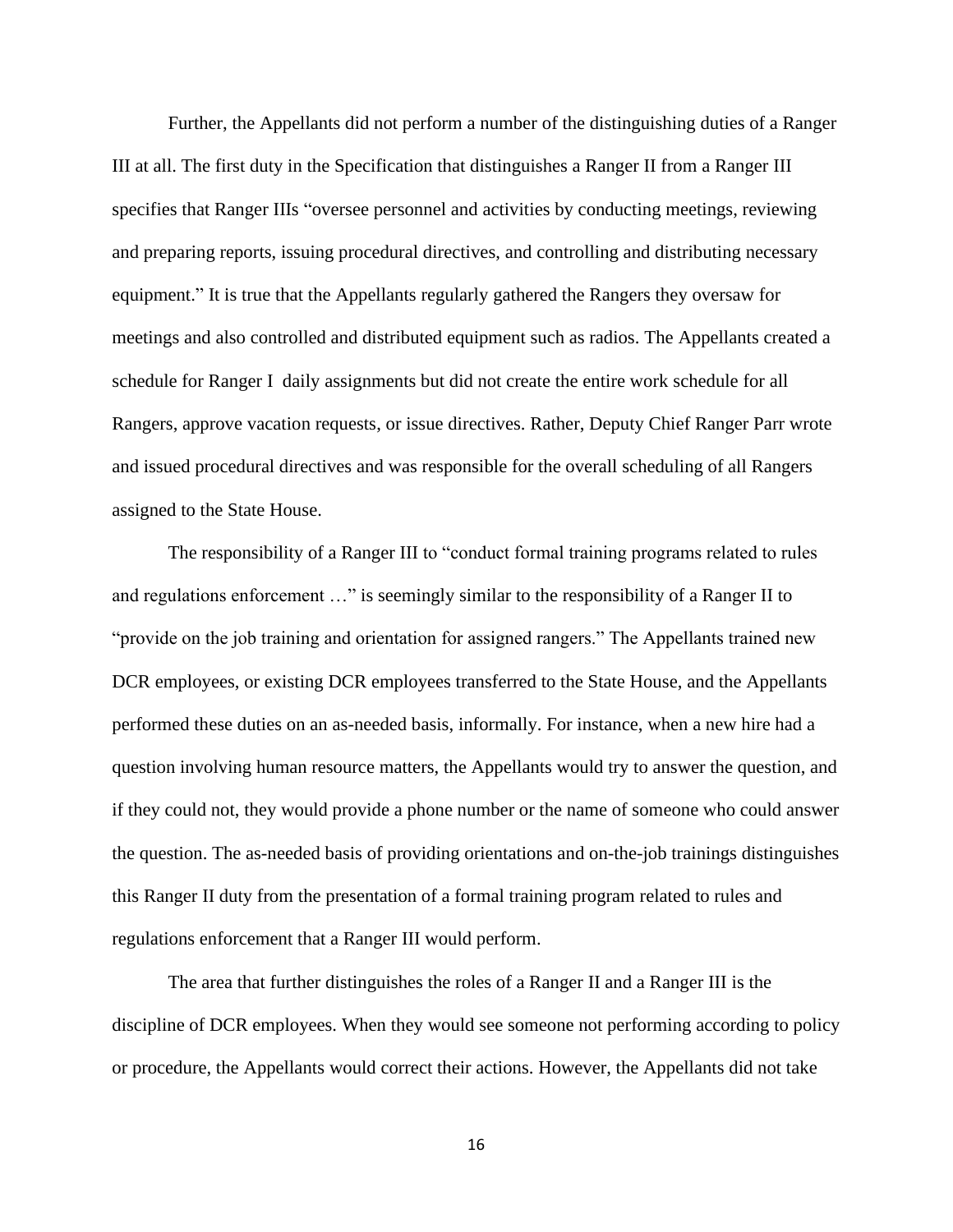part in the formal discipline process. Rather, "Captain A" would issue a counseling or a verbal warning and a written discipline would come from the Deputy Chief Ranger Parr. Testimony at the Commission hearing supports this important difference between Ranger II and Ranger III duties. Appellant Dowd acknowledged that he has a bigger role in discipline now that he is a Ranger III than he had as a Ranger II. The evidence also showed that the Appellants did not administer the budget. The Appellants would request materials but did not oversee budgetary matters for the Rangers working at the State House.

Being on call for the State House for all three shifts, effectively 24 hours a day, is another important distinction between the duties of a Ranger II and Ranger III. It is the duty of a Ranger III to respond to calls during all three shifts to deal with personnel or other related matters at the State House. The broad oversight and constant responsibility of the Ranger III is vastly different than oversight over just one shift, after which the Ranger IIs go home with no further State House responsibilities until their next shift.

Appellant Molk wrote in his Interview Guide that his job duties have changed significantly since the events of September 11, 2001 and Appellant Dowd wrote in his Interview Guide that that although the Ranger IIs duties had changed over the years, the Ranger IIs had not been compensated therefor. The Appellants perform an important security role at the State House and their supervisors have recommended that the Ranger classification specification be altered to better reflect their duties.<sup>11</sup> A change in job duties does not mean the Appellants have mostly performed the duties of a higher classification. Thus, the Appellants, as Ranger IIs, have not shown by a preponderance of evidence that they perform the job responsibilities of a Ranger III

 $11$  Deputy Chief Parr indicated that there had been some initial discussion about possible review and/or revisions to the Ranger classification specification but no changes had been made and there was no indication when and if any revisions would be made. (Testimony of Parr)